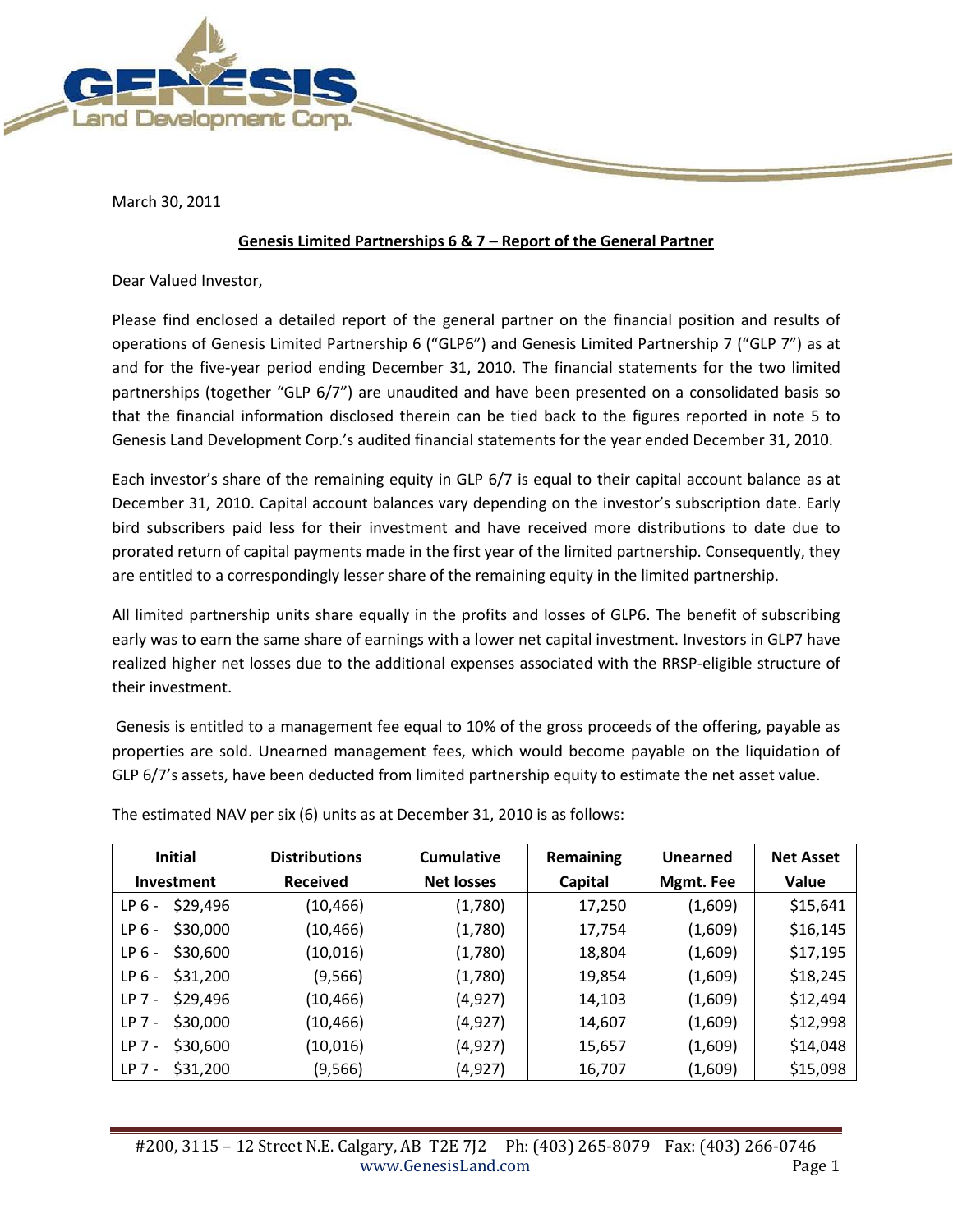#### **General Overview**

In 2006, GLP 6/7 raised \$28.0 million in debt and equity capital (net of offering costs of \$3.6 million) to acquire an interest in a pool of serviced multi-family, commercial and single family lots located in Airdrie and north-east Calgary. GLP 6/7 purchased seven parcels of land for \$26.1 and retained \$1.9 million as working capital (see Schedule A). The intention was that GLP 6/7 would then enter into joint venture agreements with builders in order to build and sell single and multi-family homes and commercial sites.

The real estate markets in Calgary and Airdrie experienced a downturn in 2008, as a result of the global economic crisis, while three of the land parcels owned by GLP 6/7 were in the process of being developed. The construction costs of the single and multi-family homes were approximately five times the cost of the land purchased using the limited partners' equity capital, and it was uneconomical to pay interest on the construction financing loans while waiting for real estate markets to recover. As a result, the completed single family and multi-family homes were sold in a down market at prices that were often much lower than originally anticipated when development began. GLP 6/7 also did not proceed with four of the planned joint ventures once the profitability of these projects became questionable.

### **Project analysis**

## **Parcel 1 – Canals North 0.75 acre commercial site ("Canals Commercial")**

The Canals Commercial site was not developed but was sold to a third-party developer in March 2010 for \$0.585 million, a 44% gain over the \$0.405 million acquisition price of the land. After property taxes and selling costs, GLP 6/7 realized a profit of \$0.147 million from its investment in the Canals Commercial property.

### **Parcel 2 – Canals North 13.66 acre multi-family site ("Canals Multi-family")**

As at December 31, 2010, the Canals Multi-Family site had not been developed or sold. An impairment test conducted for Genesis' audited annual financial statements indicated that this parcel was not impaired and the carrying value of the land is \$8.2 million.

### **Parcel 3 – Bayside 4.85 acre multi-family site ("Bayside Multi-family")**

The Bayside Multi-Family was developed by Genesis Builders Group ("GBG"), a wholly-owned subsidiary of Genesis Land Development Corp ("Genesis"). GBG is a successor company to Point Grey Homes Ltd., the third-party builder identified in the offering memorandum.

As at December 31, 2010, 121 of 125 Bayside multi-family homes have been sold for \$25.83 million. Construction costs for the homes that were sold, including interest on the construction financing loan, amounted to \$26.63 million, resulting in a loss of \$0.80 million before factoring in the cost of land. Pursuant to the joint venture agreement between GLP 6/7 and GBG, the joint venture acquired the land contributed by GLP 6/7 for \$2.04 million, a 20% premium to the \$1.71 million carrying value. Joint venture partners share profits and losses from the joint venture equally. As a result, GBG's share of the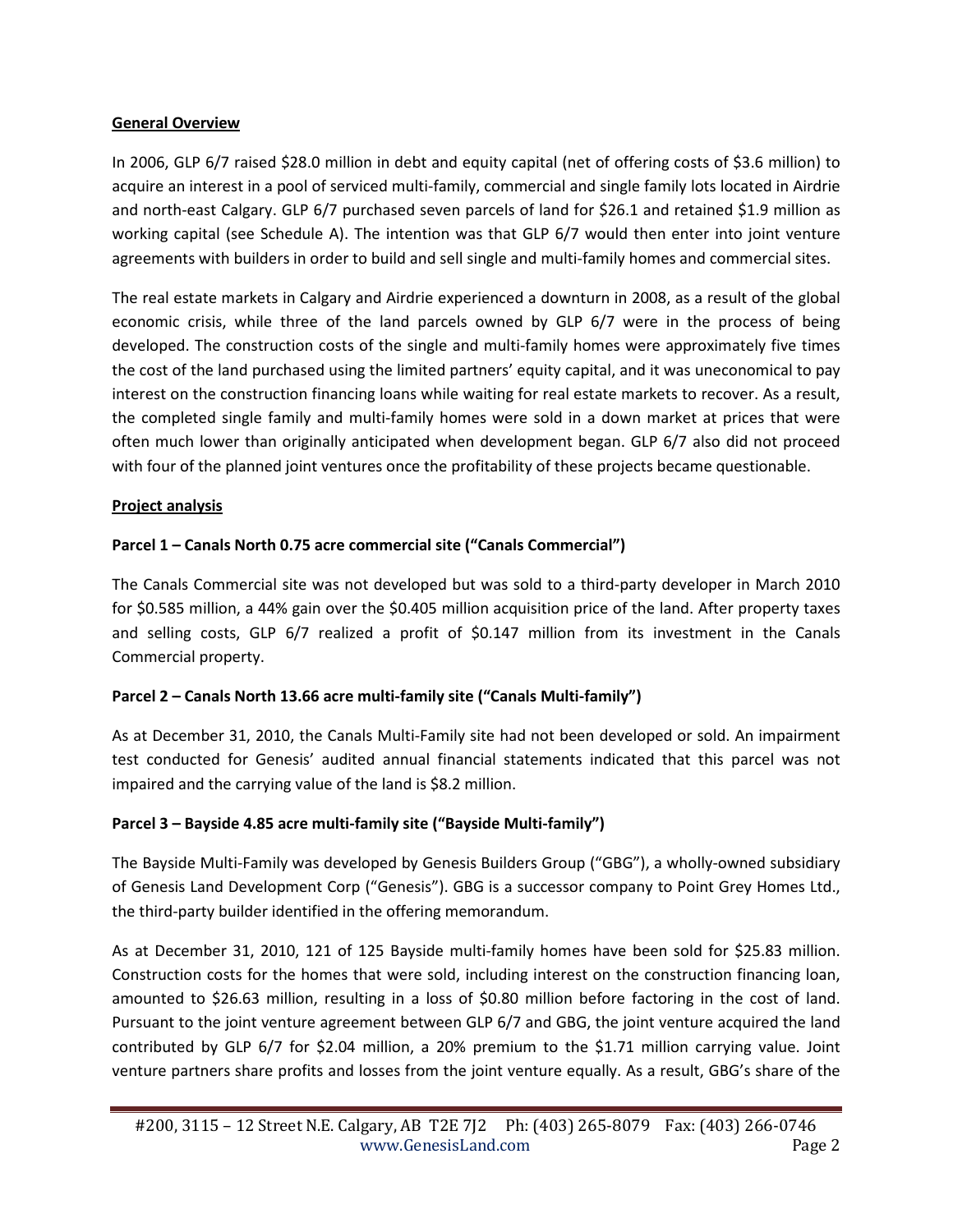loss from the sale of Bayside multi-family homes was \$1.39 million, leaving \$0.59 million in proceeds of disposition for GLP 6/7.

Overall, GLP 6/7 lost \$1.1 million on its investment in the Bayside Multi-Family site. The carrying value of the remaining four units has been written down by \$0.06 million to nil.

# **Parcel 4 – Bayside 5.72 acre commercial site ("Bayside Commercial")**

As at December 31, 2010, the Bayside Commercial site had not been developed or sold. An impairment test conducted for Genesis' audited annual financial statements for the year ended December 31, 2009 indicated that this parcel was impaired, and the carrying value of the land was written down by \$0.76 million to \$2.41 million. An impairment test conducted for the 2010 audited annual financial statements indicated that no further impairment or recovery had occurred.

GLP 6/7 had previously reached in agreement to sell a portion of the Bayside Commercial site to a thirdparty builder. This purchase and sale agreement was never finalized and the limited partnership is now exploring the possibility of selling the parcel in its entirety.

# **Parcel 5 – Taralake 6.375 acre commercial site ("Taralake Commercial")**

The Taralake Commercial site was not developed but was sold to a third-party developer in February 2011 for \$6.3 million, a 34% gain over the \$4.7 million acquisition price of the land. Pursuant to the terms of the purchase and sale agreement, GLP 6/7 granted the purchaser a one-year \$5.2 million vendor take-back mortgage. Property taxes and selling costs amounted to \$0.4 million. Once completed, GLP 6/7 will realize a profit of \$1.2 million from its investment in the Taralake Commercial property.

The initial cash proceeds of disposition were \$0.70 million. After the applicable \$0.47 million management fee, there is a \$0.23 million distribution payable as at March 31, 2011 (see Return of Capital Distributions)

# **Parcel 6 – Taralake 3.62 acre site ("Taralake Multi-family")**

The Taralake Multi-family site was built by Renascence Developments Corporation and sold at the height of the market. To date, GLP 6/7 has received \$6.12 in cash distributions from this joint venture, realizing a profit of \$3.82 million over the \$2.3 million acquisition price for the Taralake Multi-family property. The joint venture has retained working capital of \$0.04 million for contingencies. GLP 6/7 has accounted for this investment on a cash basis, and as a result, its share of the remaining equity in the joint venture (\$0.02 million) is not reflected in GLP 6/7's financial statements.

# **Parcel 7 – Taralake single family estate lots ("Taralake Single-family")**

The Taralake Single-family site was developed by GBG as the successor company to Point Grey Homes Ltd. The land acquired by GLP 6/7 for \$5.70 million was contributed to the joint venture at a price of \$5.91 million. GLP 6/7 and GBG each earned \$0.94 million in profits from the joint venture, which GLP 6/7 receiving a priority return of \$0.21 million from the bump on the land value.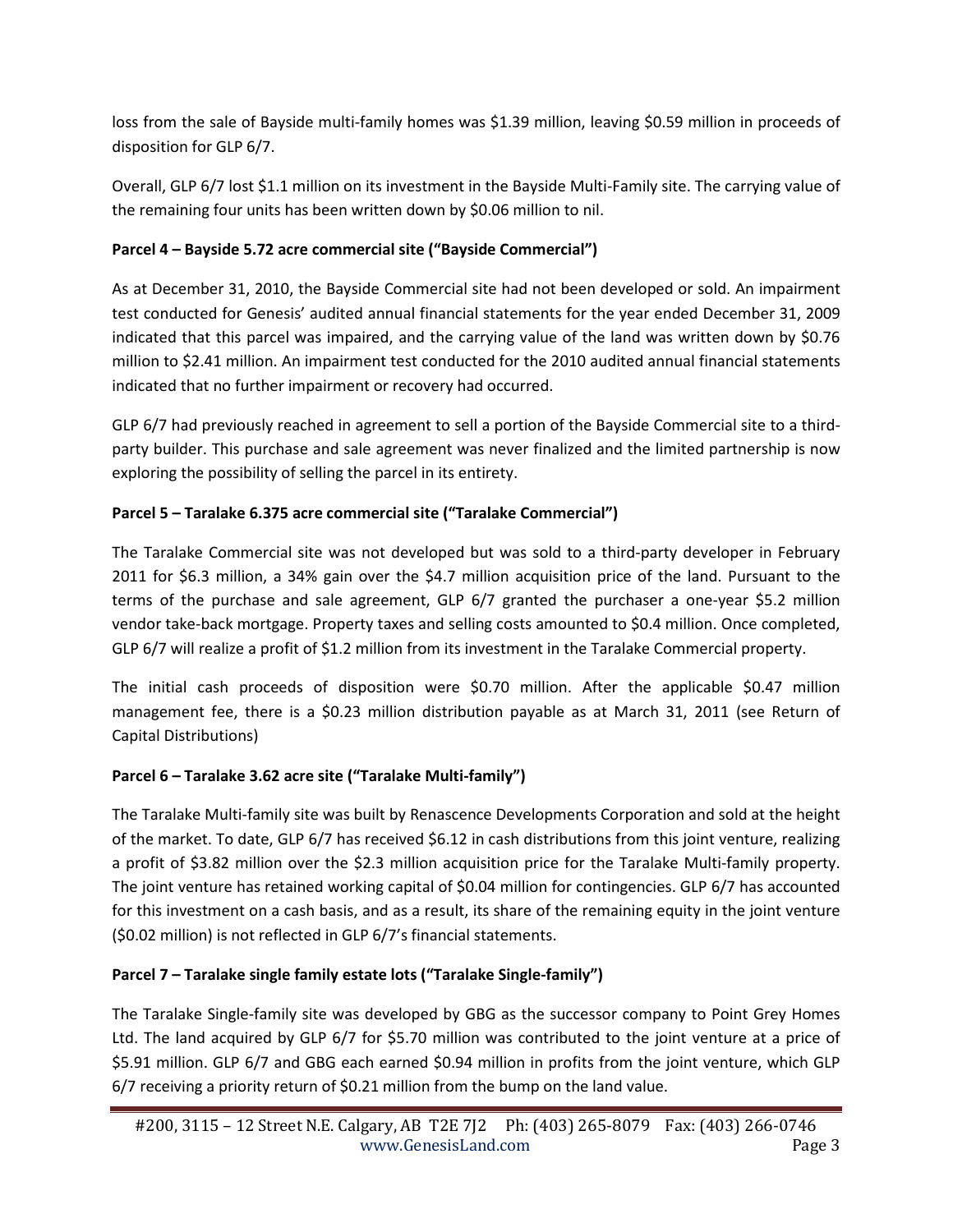The acquisition cost of the Taralake Single-family site was financed in part by a \$3.29 million note from Genpol. After interest on the note of \$0.79 million and property taxes of \$0.01 million, GLP 6/7 realized \$0.35 million in profit from its investment.

## **Genesis' interest in GLP 6/7**

Pursuant to the offering memorandum, Genesis is entitled to a management fee equal to 10% of the proceeds of the offering (\$2.51 million). The management fee is collected as land is sold, ensuring that Genesis has an incentive to develop the lands acquired by GLP 6/7 as soon as possible. To date, Genesis has received management fees of \$0.99 million.

Administrative expenses incurred to date are \$0.48 million, resulting in total "management expenses" of \$1.47 million and an average management expense ratio of 1.2% per annum based on the \$24.7 net equity capital raised pursuant to the offering memorandum and the Genpol and Genesis transactions. Assuming that LP 6/7 had been wound up on December 31, 2010 (and including the \$1.52 million unearned management fee in "management expenses"), the management expense ratio for the five – year period to December 31, 2010 would have been 2.4%.

Genesis sold 90% of parcels 1-4 to GLP 6/7, retaining a 10% direct ownership interest in those properties. Furthermore, Genesis has retained an 11.65% interest in GLP 6/7 by its ownership of 254 LP units and 405 GP units.

GBG, a wholly-owned subsidiary of Genesis, built the Bayside Multi-family and Taralake Single-family sites, absorbing \$452,716 of the losses from these joint ventures.

### **Holding Period Returns**

The holding period return of each land parcel has been calculated after deducting (i) the applicable management fees, (ii) the proportionate share of the issuance costs incurred to raise the equity capital needed to complete the land purchase and (iii) Genesis' interest in the net income from the limited partnership. As at December 31, 2010, only the Canals Commercial and Taralake Multi-family projects have proven to be profitable after taking all costs into consideration.

The holding period return for the LP 6/7 units has been further adjusted to account for administrative expenses. As at December 31, 2010, the limited partners have realized a loss of 9.66% on their investment, excluding the gain on the Taralake Commercial property and unearned management fees due to Genesis on the liquidation of the limited partnership's remaining assets.

### **Distributable cash**

As at December 31, 2010, GLP 6/7 has received \$9.020 million in cash distributions from joint ventures, net of management fees payable and required principal payments on the Genpol note. The limited partnership has made or declared \$9.015 million in cash distributions as of December 31, 2010, leaving a distribution payable of \$0.005 million (see Schedule B).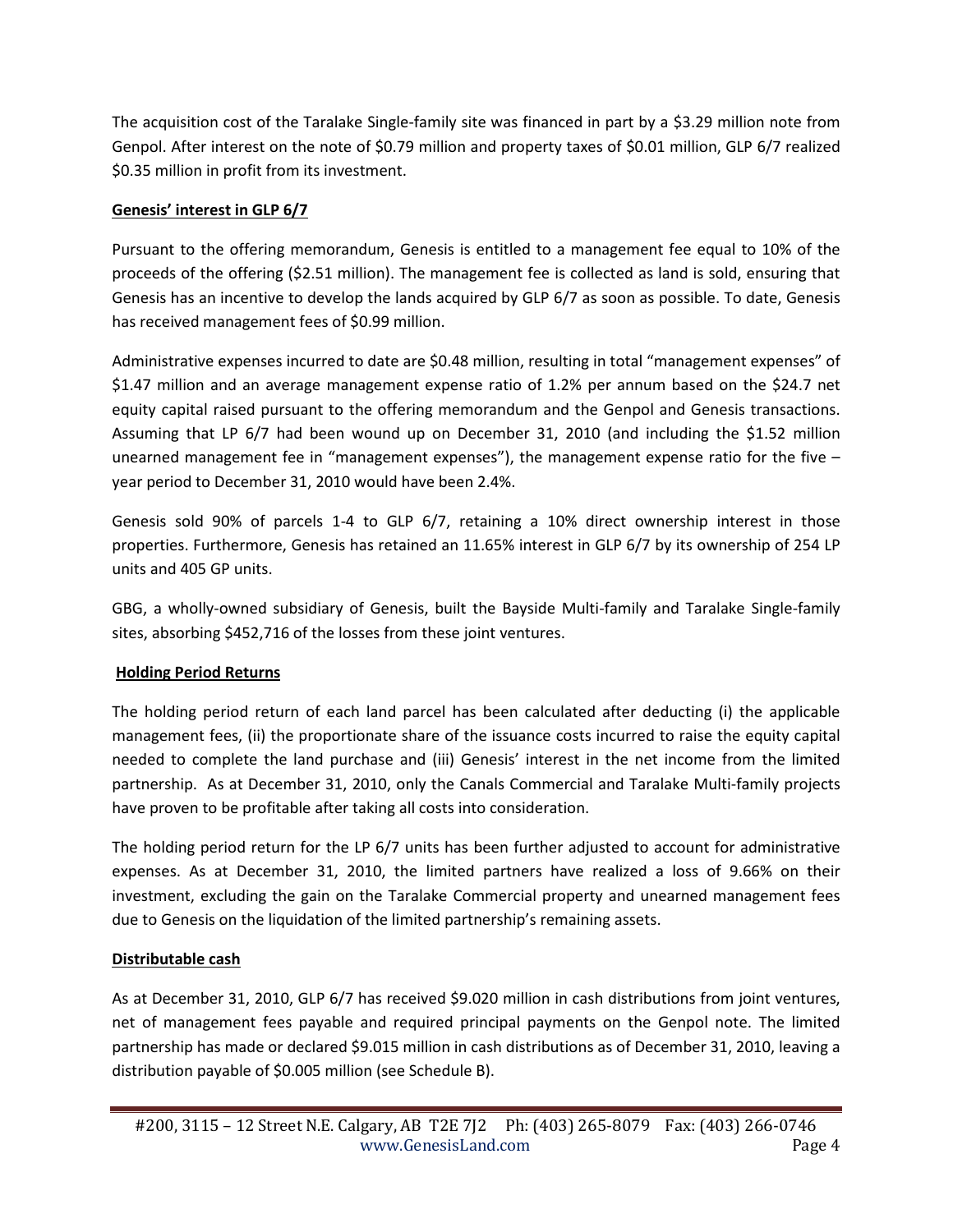#### **Return of Capital Distributions**

In the first year of the limited partnership, GLP 6/7 made return of capital distributions of \$300 per unit. These distributions were prorated based on the date the investor's subscription was received. In order to reduce the number of different capital account balances to the eight classes identified on page 1, GLP 6/7 has declared a return of capital distribution of \$267,657, payable to investors who received an initial quarterly distribution cheque of less than \$75 per unit and/or to investors who received fewer quarterly return of capital distributions than investors with similar subscription amounts. A portion of this return of capital distribution (\$161,518) was declared as of December 31, 2010.

In February 2011, as a result of the sale of Taralake Commercial property, the distribution payable to limited partners increased from \$5,129 to \$236,787. The funds received from Taralake Commercial will be used to make the return of capital distribution described above in lieu of making a pro rata distribution to all limited partners.

Management believe that creating eight notional classes of limited partnership units, based on the subscription date categories identified in the offering memorandum, will be beneficial to all limited partners. Firstly, it will enable the General Partner to prepare timely financial reports for investors and significantly improve investor relations. Correspondence with limited partners has previously been complicated by the fact that almost every investor had a different per unit capital account balance.

The GLP 6/7 limited partnership units do not represent undivided interests in the limited partnership—a capital account has been set up for each limited partner. Consequently, the initial capital account balance and equity entitlement of an investor who acquires limited partnership units would be equal to the remaining capital account balance of the limited partner selling their units. Creating identifiable capital account balances will facilitate estate transfers and transfers to third parties.

On December 31, 2010, the General Partner received a return of capital of \$961,383. The General Partner had initially contributed \$2,023,929 to the limited partnership, of which \$1,224,429 was for working capital to cover administrative expenses and unplanned capital expenditures and to make the return of capital distributions to limited partners mandated by the offering memorandum (see Schedule A). The funds no longer required for working capital have now been withdrawn.

### **Net Asset Value**

The net asset value calculations are based on the assumption that all remaining investments can be liquidated at their December 31, 2010 carrying values without any selling costs or administrative expenses. No adjustment has been made to account for the difference between the carrying value of GLP 6/7's assets and the fair value of these assets, if any. No adjustment has been made for realized gains and losses on dispositions that occurred after December 31, 2010, such as the sale of the Taralake Commercial property.

This package also contains 2 copies of the Statement of Partnership Income (T5013), one is for your personal record and the other copy is for filing your tax return.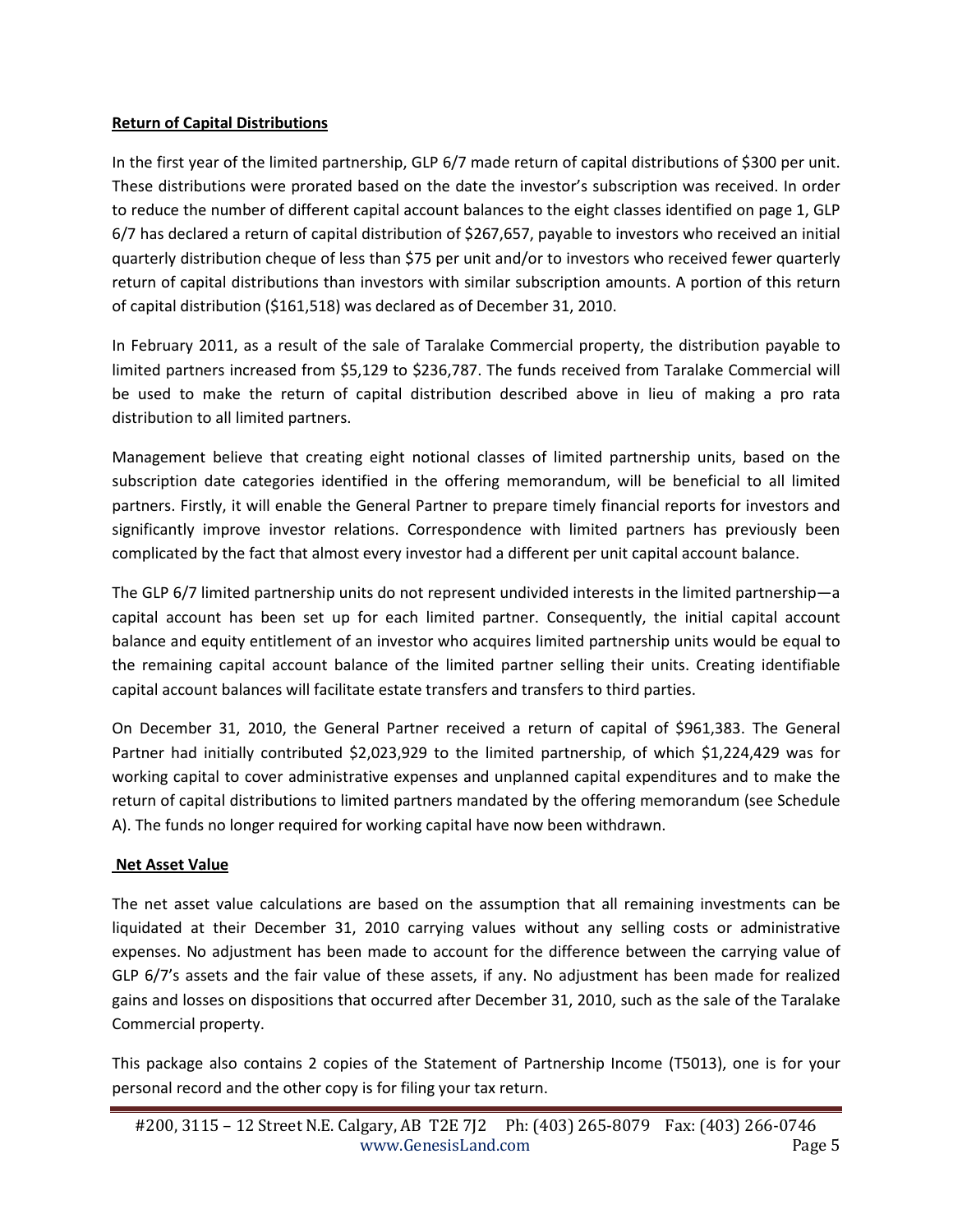Please note that the investor relations section of our corporate website [www.genesisland.com](http://www.genesisland.com/) to communicate to our Limited Partnership investors is up and running. Through the website, we expect to post real-time updates on project, as well as selected financial information, and information on distributions. For security purpose, registration is required for first time users.

Please feel free to contact Tammy Yeung at (403) 265-8079 or toll free 1 (800) 341-7211 if you have any questions.

Yours truly,

Simon Fletcher, CA Chief Financial Officer Genesis Land Development Corp.

Encl.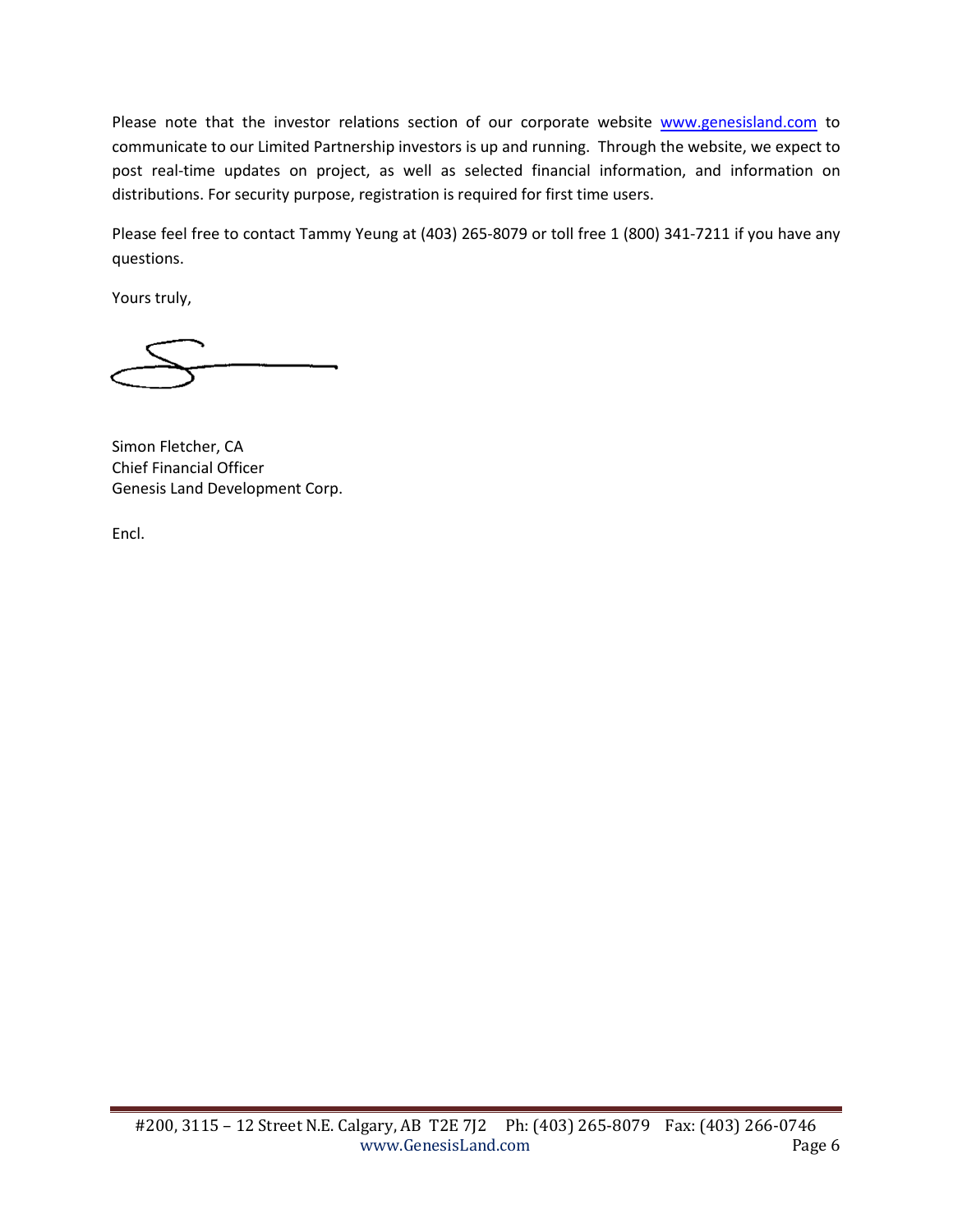# **Genesis Limited Partnerships #6 & #7 Consolidated Balance Sheets As at December 31, 2010 and 2009 (Unaudited)**

|                                          | 2010       | 2009       |
|------------------------------------------|------------|------------|
|                                          |            |            |
| <b>Assets</b>                            |            |            |
| Real estate                              | 15,285,568 | 14,569,402 |
| Cash                                     | 42,098     | 113,099    |
| Restricted cash                          | 590,435    | 590,435    |
| Due from related parties                 |            | 2,361,276  |
|                                          | 15,918,101 | 17,634,212 |
|                                          |            |            |
| <b>Liabilities</b>                       |            |            |
| Accounts payable and accrued liabilities | 1,752      | 3,021      |
| Distributions payable                    | 161,518    |            |
|                                          | 163,270    | 3,021      |
|                                          |            |            |
| <b>Equity</b>                            |            |            |
| Partners' equity                         | 15,754,831 | 17,631,191 |
|                                          | 15,918,101 | 17,634,212 |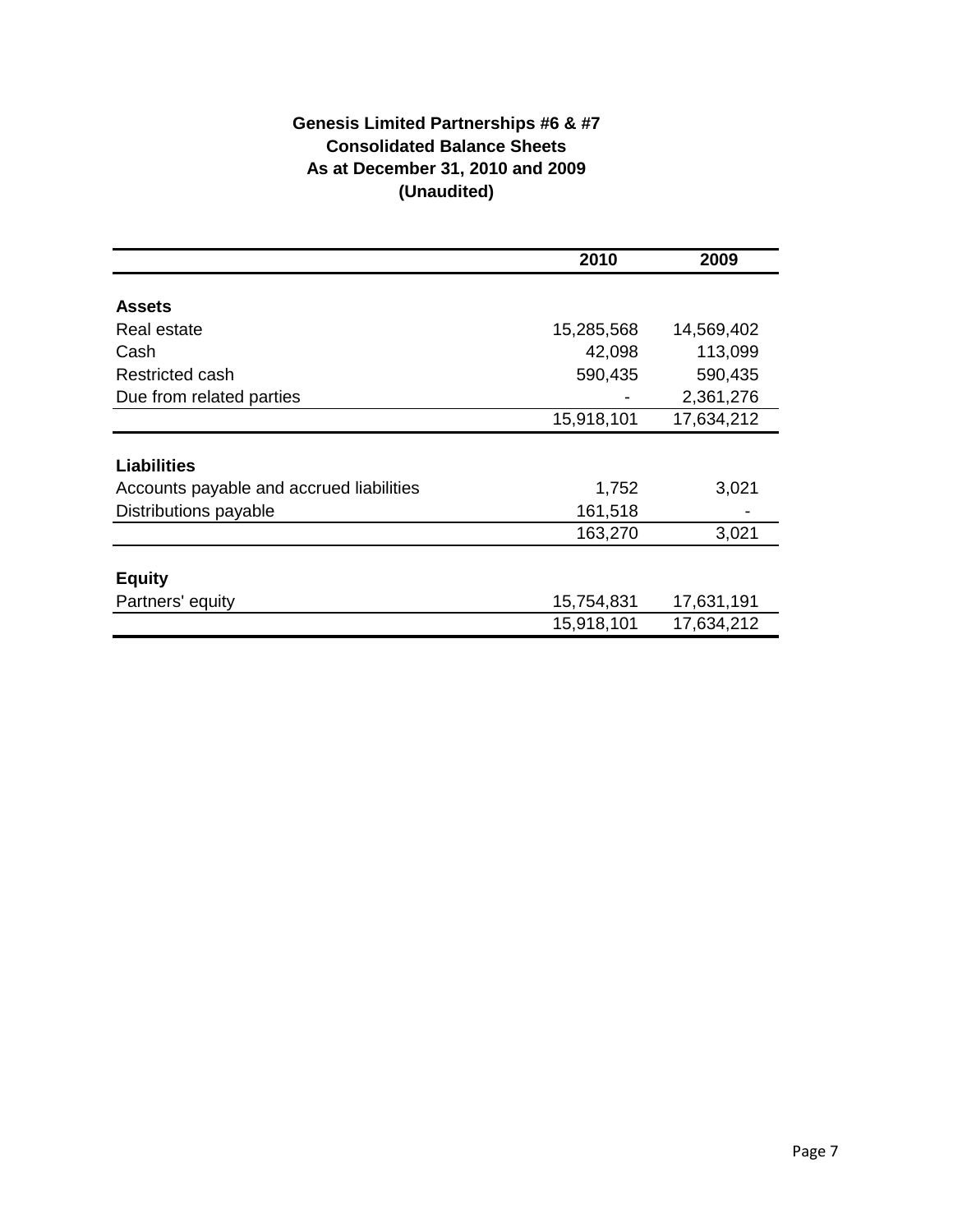#### **Genesis LP 6/7 Statement of cumulative earnings for the five-year period ended December 31, 2010**

|                                            | Canals<br><b>Commercial</b> | Canals<br><b>Multi-Family</b> | <b>Bayside</b><br>Multi-Family | <b>Bayside</b><br><b>Commercial</b> | <b>Taralake</b><br><b>Commercial</b> | <b>Taralake</b><br><b>Multi-Family</b> | <b>Taralake</b><br><b>Single Family</b> | LP 6/7<br>Overhead       | LP 6/7<br>Consolidated |
|--------------------------------------------|-----------------------------|-------------------------------|--------------------------------|-------------------------------------|--------------------------------------|----------------------------------------|-----------------------------------------|--------------------------|------------------------|
| Net earnings from projects                 |                             |                               |                                |                                     |                                      |                                        |                                         |                          |                        |
| Revenues                                   |                             |                               |                                |                                     |                                      |                                        |                                         |                          |                        |
| Sales revenue                              | 585,000                     |                               | 25,826,928                     |                                     |                                      | 28,914,755                             | 18,554,597                              |                          | 73,881,280             |
| Rental income                              |                             |                               |                                |                                     |                                      | 223,205                                |                                         |                          | 223,205                |
| Financing fee                              |                             |                               |                                |                                     | 71,000                               | 164,174                                |                                         |                          | 235,174                |
|                                            | 585,000                     | $\sim$                        | 25,826,928                     |                                     | 71,000                               | 29,302,134                             | 18,554,597                              | L.                       | 74,339,659             |
| Cost of Sales                              |                             |                               |                                |                                     |                                      |                                        |                                         |                          |                        |
| <b>Construction costs</b>                  |                             |                               | 25,317,853                     |                                     |                                      | 19,130,016                             | 10,761,232                              |                          | 55,209,100             |
| Selling costs, G&A                         | 18,878                      |                               |                                |                                     |                                      | 522,002                                |                                         |                          | 540,880                |
| Land cost                                  | 418,874                     |                               | 1,718,836                      | 762,000                             |                                      | 2,300,000                              | 5,710,610                               |                          | 10,910,320             |
|                                            | 437,752                     | $\blacksquare$                | 27,036,689                     | 762,000                             | $\sim$                               | 21,952,018                             | 16,471,841                              | $\blacksquare$           | 66,660,300             |
| <b>Gross Profit</b>                        | 147,248                     |                               | (1,209,761)                    | (762,000)                           | 71,000                               | 7,350,116                              | 2,082,756                               |                          | 7,679,359              |
| Interest                                   |                             | $\overline{\phantom{a}}$      | 1,313,787                      |                                     | $\sim$                               | 434,962                                | 794,975                                 | ä,                       | 2,543,724              |
| Profits allocated to joint venture partner | $\sim$                      | $\overline{\phantom{a}}$      | (1,391,604)                    | $\blacksquare$                      | $\sim$                               | 3,095,884                              | 938,888                                 | $\overline{\phantom{a}}$ | 2,643,168              |
| Cumulative net earnings from projects      | 147,248                     | $\blacksquare$                | (1, 131, 945)                  | (762,000)                           | 71,000                               | 3,819,270                              | 348,893                                 | $\overline{\phantom{a}}$ | 2,492,466              |
| Partnership overhead expenses              |                             |                               |                                |                                     |                                      |                                        |                                         |                          |                        |
| Management fee                             | 44,553                      |                               | 188,115                        |                                     |                                      | 253,020                                | 265,011                                 | 236,688                  | 987,387                |
| Administrative                             |                             |                               |                                |                                     |                                      |                                        |                                         | 479,493                  | 479,493                |
|                                            | 44,553                      |                               | 188,115                        |                                     |                                      | 253,020                                | 265,011                                 | 716,181                  | 1,466,880              |
| Net profit from projects                   | 102,695                     |                               | (1,320,059)                    | (762,000)                           | 71,000                               | 3,566,250                              | 83,882                                  | (716, 181)               | 1,025,586              |
| <b>Issuance costs</b>                      |                             |                               |                                |                                     |                                      |                                        |                                         |                          |                        |
| Sales commissions                          | 31,738                      | 634,755                       | 134,004                        | 246,849                             | 368,314                              | 180,239                                | 188,781                                 |                          | 1,784,679              |
| Marketing                                  | 28,882                      | 577,639                       | 121,946                        | 224,638                             | 335,173                              | 164,021                                | 171,794                                 |                          | 1,624,094              |
| Legal                                      | 4,142                       | 82,850                        | 17,491                         | 32,219                              | 48,073                               | 23,525                                 | 24,640                                  |                          | 232,941                |
|                                            | 64,762                      | 1,295,244                     | 273,440                        | 503,706                             | 751,561                              | 367,785                                | 385,215                                 |                          | 3,641,714              |
| Net Income before minority interest        | 37,933                      | (1, 295, 244)                 | (1,593,500)                    | (1, 265, 706)                       | (680, 561)                           | 3,198,465                              | (301, 333)                              | (716, 181)               | (2,616,129)            |
| Minority interest held by Genesis          | 2,835                       | (96, 796)                     | (119,085)                      | (94, 589)                           | (50, 860)                            | 239,027                                | (22, 519)                               | (53, 522)                | (195, 508)             |
| Net income to limited partners             | 35,098                      | (1, 198, 448)                 | (1,474,415)                    | (1, 171, 117)                       | (629, 702)                           | 2,959,438                              | (278, 814)                              | (662, 660)               | (2,420,621)            |
| <b>Supplemental information</b>            |                             |                               |                                |                                     |                                      |                                        |                                         |                          |                        |
| Initial contribution                       | 445,535                     | 8,910,699                     | 1,881,147                      | 3,465,272                           | 5,170,405                            | 2,530,198                              | 2,650,108                               | 3,293,929                | 25,053,364             |
| Holding period return                      | 7.88%                       | n/a                           | -78.38%                        | n/a                                 | n/a                                  | 116.96%                                | $-10.52%$                               |                          | $-9.66%$               |
| Unearned management fees                   |                             | 891,070                       |                                | 346,527                             | 517,041                              |                                        |                                         | (236, 688)               | 1,517,949              |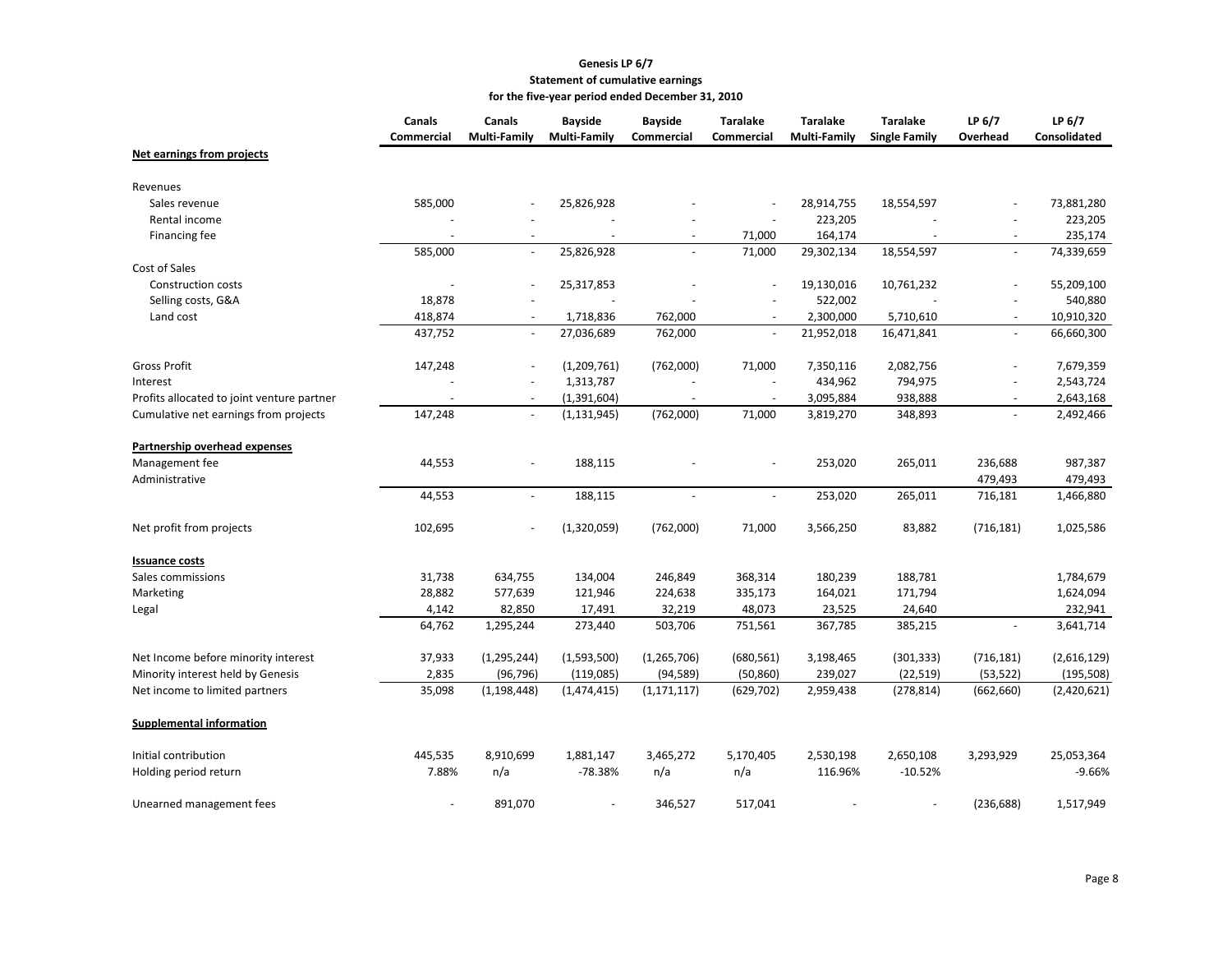# **Genesis LP 6/7 Statement of changes in cash flows For the five-year period ending Dec. 31, 2010**

|                                          | 2006          | 2007          | 2008          | 2009          | 2010        | 2006-2010     |
|------------------------------------------|---------------|---------------|---------------|---------------|-------------|---------------|
| <b>Cash flow from operations</b>         |               |               |               |               |             |               |
| Earnings before minority interest        | (4, 267, 200) | (248, 490)    | 2,721,147     | (2,953,820)   | 2,132,234   | (2,616,129)   |
| Write down (recovery) of real estate     |               |               |               | 2,438,000     | (1,676,000) | 762,000       |
| Change in non-cash working capital items | 4,489,454     | (816, 372)    | (4,705,375)   | (1,916,397)   | 2,521,525   | (427, 165)    |
|                                          | 222,254       | (1,064,862)   | (1,984,228)   | (2,432,217)   | 2,977,759   | (2, 281, 294) |
| Cash flow from investing activities      |               |               |               |               |             |               |
| Acqusition of land                       | (26,060,000)  |               |               |               |             | (26,060,000)  |
| Capital expenditures                     |               | (13, 678)     | (37, 336)     | (44, 175)     | (42, 240)   | (137, 429)    |
| Disposition of assets                    |               | 799,076       | 3,052,040     | 5,296,671     | 1,002,074   | 10,149,861    |
|                                          | (26,060,000)  | 785,398       | 3,014,704     | 5,252,496     | 959,834     | (16,047,568)  |
| Cash flow from financing activities      |               |               |               |               |             |               |
| <b>Issuance of LP Units</b>              | 25,053,364    |               |               |               |             | 25,053,364    |
| Issuance of Genpol LP units              | 1,270,000     |               |               |               |             | 1,270,000     |
| <b>Issuance of GP units</b>              | 2,023,929     |               |               |               |             | 2,023,929     |
| <b>Issuance of Genpol note</b>           | 3,286,000     |               |               |               |             | 3,286,000     |
| Repayment of Genpol Note                 | 123,570       | 285,169       | (2,091,038)   | (1,603,701)   |             | (3, 286, 000) |
| Return of capital                        |               |               |               |               | (961, 383)  | (961, 383)    |
| <b>Distributions</b>                     | (711, 717)    | (1,419,150)   | (2, 247, 811) | (1,589,061)   | (3,047,211) | (9,014,950)   |
|                                          | 31,045,146    | (1, 133, 981) | (4,338,849)   | (3, 192, 762) | (4,008,594) | 18,370,960    |
| Net change in cash                       | 5,207,400     | (1, 413, 445) | (3,308,373)   | (372, 483)    | (71,001)    | 42,098        |
|                                          |               |               |               |               |             |               |
| Cash at start of the period              |               | 5,207,400     | 3,793,955     | 485,582       | 113,099     |               |
| Net change in cash                       | 5,207,400     | (1, 413, 445) | (3,308,373)   | (372, 483)    | (71,001)    | 42,098        |
| Cash at end of the period                | 5,207,400     | 3,793,955     | 485,582       | 113,099       | 42,098      | 42,098        |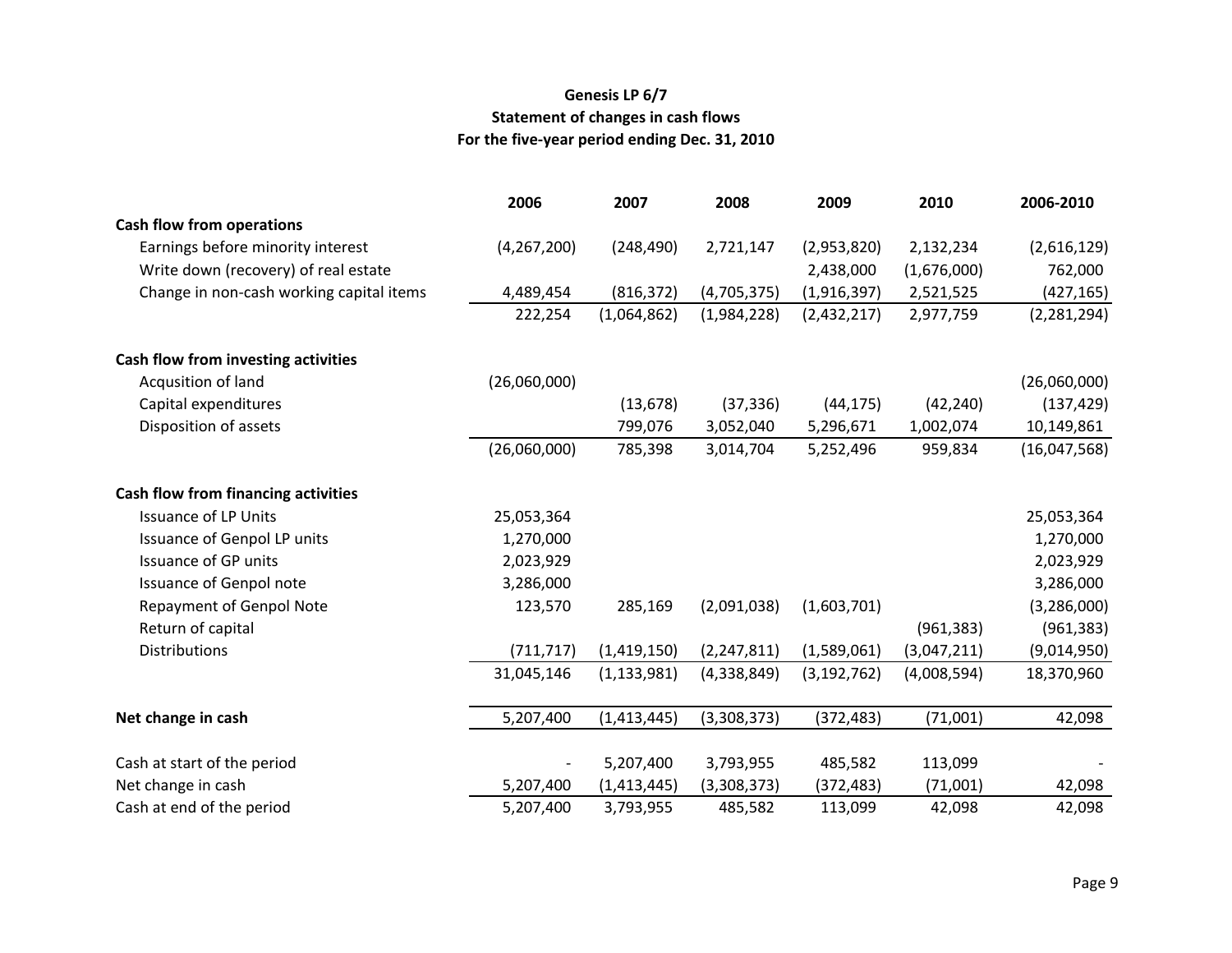#### **Schedule A**

#### **Genesis LP 6/7**

#### **Initial Capital Structure**

|                          | <b>Canals</b>     | <b>Canals</b>       | <b>Bayside</b>      | <b>Bayside</b> | <b>Taralake</b>   | <b>Taralake</b>     | <b>Taralake</b>      | LP <sub>6/7</sub> | LP $6/7$            |
|--------------------------|-------------------|---------------------|---------------------|----------------|-------------------|---------------------|----------------------|-------------------|---------------------|
|                          | <b>Commercial</b> | <b>Multi-Family</b> | <b>Multi-Family</b> | Commercial     | <b>Commercial</b> | <b>Multi-Family</b> | <b>Single Family</b> | Overhead          | <b>Consolidated</b> |
| LP contribution          | 445,535           | 8,910,699           | 1,881,147           | 3,465,272      | 5,170,405         | 2,530,198           | 2,650,108            |                   | 25,053,364          |
| <b>GP Contribution</b>   | 24,227            | 484,545             | 102,293             | 188,434        |                   |                     |                      | 1,224,429         | 2,023,929           |
| Genpol retained interest |                   |                     |                     |                | 281,156           | 137,587             | 144,107              | 707,150           | 1,270,000           |
| Sales commissions        | (31, 738)         | (634, 755)          | (134,004)           | (246, 849)     | (368, 314)        | (180, 239)          | (188, 781)           |                   | (1,784,679)         |
| Marketing costs          | (28, 882)         | (577, 639)          | (121, 946)          | (224, 638)     | (335, 173)        | (164, 021)          | (171, 794)           |                   | (1,624,094)         |
| Legal expense            | (4, 142)          | (82, 850)           | (17, 491)           | (32, 219)      | (48,073)          | (23, 525)           | (24, 640)            |                   | (232, 941)          |
| Net equity capital       | 405,000           | 8,100,000           | 1,710,000           | 3,150,000      | 4,700,000         | 2,300,000           | 2,409,000            | 1,931,579         | 24,705,579          |
| Debt capital             |                   |                     |                     |                |                   |                     | 3,286,000            |                   | 3,286,000           |
| Total                    | 405.000           | 8.100.000           | 1,710,000           | 3,150,000      | 4,700,000         | 2,300,000           | 5,695,000            | 1,931,579         | 27,991,579          |
| Acquisition cost of land | (405,000)         | (8,100,000)         | (1,710,000)         | (3, 150, 000)  | (4,700,000)       | (2,300,000)         | (5,695,000)          |                   | (26,060,000)        |
| Retained working capital |                   |                     |                     |                |                   |                     |                      | 1,931,579         | 1,931,579           |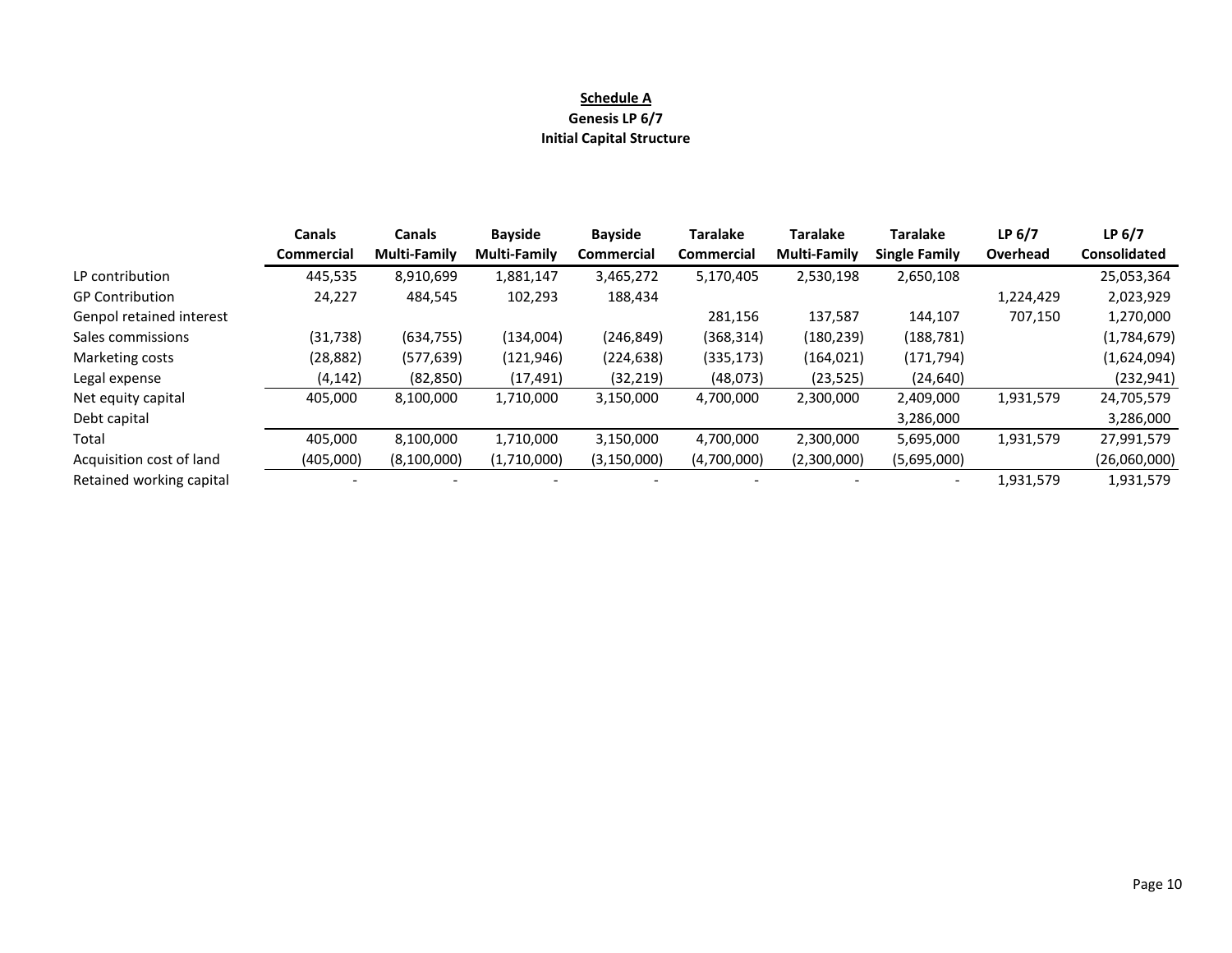#### **Schedule B Genesis LP 6/7 Investments and Distributable Cash as at December 31, 2010**

|                                          | <b>Canals</b><br>Commercial | <b>Canals</b><br><b>Multi-Family</b> | <b>Bayside</b><br><b>Multi-Family</b> | <b>Bayside</b><br><b>Commercial</b> | <b>Taralake</b><br>Commercial | <b>Taralake</b><br><b>Multi-Family</b> | <b>Taralake</b><br><b>Single Family</b> | LP $6/7$<br>Consolidated |
|------------------------------------------|-----------------------------|--------------------------------------|---------------------------------------|-------------------------------------|-------------------------------|----------------------------------------|-----------------------------------------|--------------------------|
| <b>Project financials</b>                |                             |                                      |                                       |                                     |                               |                                        |                                         |                          |
| <b>Assets</b>                            |                             |                                      |                                       |                                     |                               |                                        |                                         |                          |
| Accounts receivable                      |                             |                                      |                                       |                                     | 71,000                        |                                        |                                         | 71,000                   |
| Real estate                              | $\overline{\phantom{a}}$    | 8,173,193                            | $\overline{\phantom{a}}$              | 2,410,635                           | 4,701,739                     |                                        |                                         | 15,285,567               |
|                                          | $\sim$                      | 8,173,193                            | $\sim$                                | 2,410,635                           | 4,772,739                     | $\overline{\phantom{a}}$               | $\sim$                                  | 15,356,567               |
| <b>Liabilities</b>                       |                             |                                      |                                       |                                     |                               |                                        |                                         |                          |
| Accounts payable and accrued liabilities |                             | 73,193                               | $\overline{\phantom{a}}$              | 22,635                              | 1,739                         |                                        |                                         | 97,567                   |
|                                          |                             | 73,193                               | $\overline{\phantom{a}}$              | 22,635                              | 1,739                         |                                        |                                         | 97,567                   |
| <b>Equity</b>                            |                             |                                      |                                       |                                     |                               |                                        |                                         |                          |
| Initial investment                       | 405,000                     | 8,100,000                            | 1,710,000                             | 3,150,000                           | 4,700,000                     | 2,300,000                              | 5,695,000                               | 26,060,000               |
| Retained earnings                        | 147,248                     |                                      | (1, 131, 945)                         | (762,000)                           | 71,000                        | 3,819,270                              | 348,893                                 | 2,492,466                |
| Cumulative distributions                 | (552, 248)                  |                                      | (578, 055)                            |                                     |                               | (6, 119, 270)                          | (6,043,893)                             | (13, 293, 466)           |
|                                          |                             | 8,100,000                            | $\overline{\phantom{a}}$              | 2,388,000                           | 4,771,000                     |                                        |                                         | 15,259,000               |
|                                          |                             |                                      |                                       |                                     |                               |                                        |                                         |                          |
| Distributable cash                       |                             |                                      |                                       |                                     |                               |                                        |                                         |                          |
| Distributions received from projects     | 552,248                     |                                      | 578,055                               |                                     | $\overline{\phantom{a}}$      | 6,119,270                              | 6,043,893                               | 13,293,466               |
| Repayment of Genpol note                 |                             |                                      |                                       |                                     |                               |                                        |                                         | (3,286,000)              |
| Management fees                          |                             |                                      |                                       |                                     |                               |                                        |                                         | (987, 387)               |
| Cash available for distribution          |                             |                                      |                                       |                                     |                               |                                        |                                         | 9,020,079                |
| Distributions paid to date               |                             |                                      |                                       |                                     |                               |                                        |                                         | (9,014,950)              |
| Distributions payable                    |                             |                                      |                                       |                                     |                               |                                        |                                         | 5,129                    |